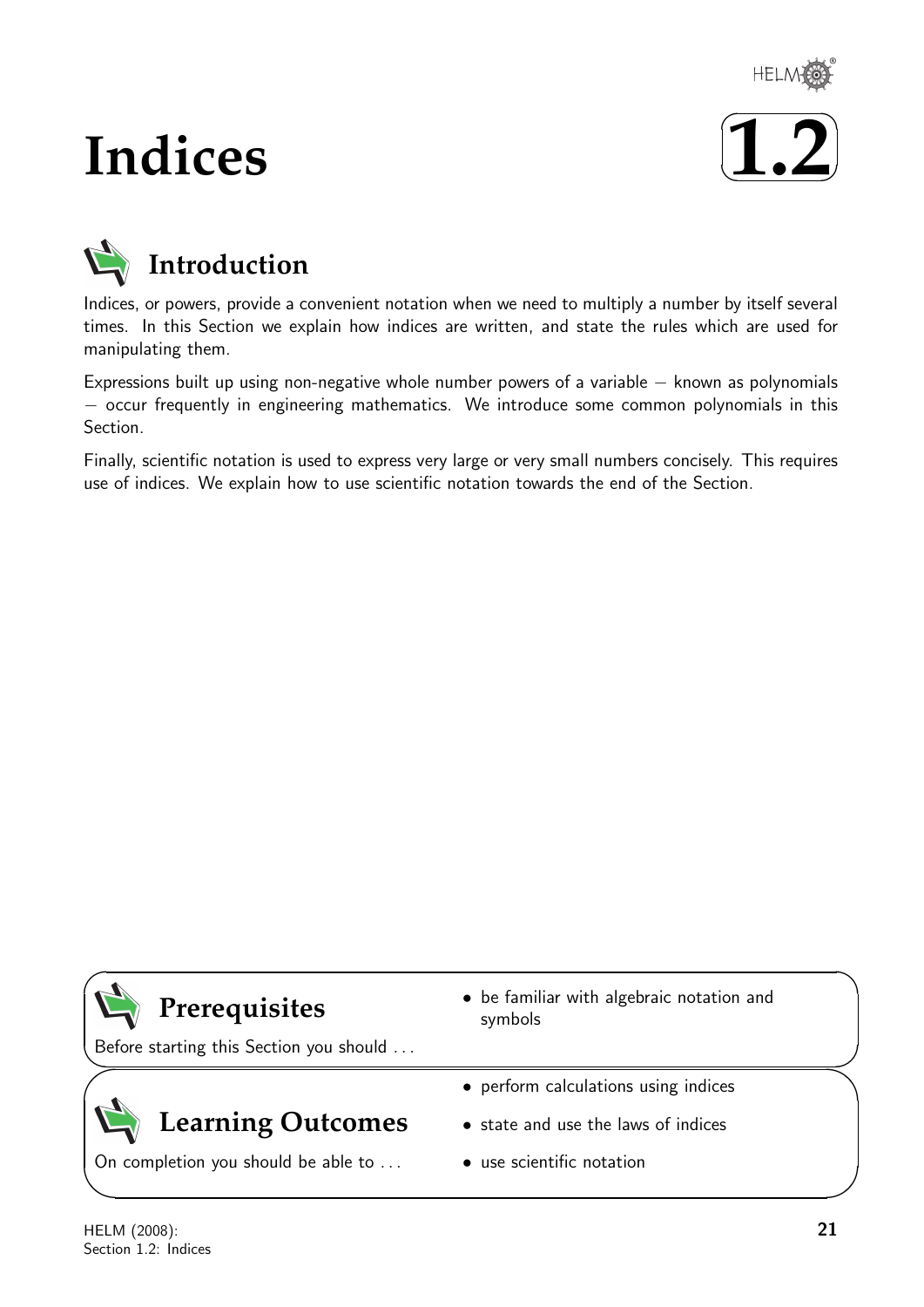## **1. Index notation**

The number  $4 \times 4 \times 4$  is written, for short, as  $4^3$  and read '4 raised to the power 3' or '4 cubed'. Note that the number of times '4' occurs in the product is written as a superscript. In this context we call the superscript 3 an index or power. Similarly we could write

 $5\times 5=5^2,$  read '5 to the power 2' or '5 squared'

and

 $7 \times 7 \times 7 \times 7 \times 7 = 7^5$  a  $\times$  a  $\times$  a  $=$  a<sup>3</sup>, m  $\times$  m  $\times$  m  $\times$  m  $=$  m<sup>4</sup>

More generally, in the expression  $x^y$ , x is called the **base** and y is called the index or power. The plural of index is **indices**. The process of raising to a power is also known as **exponentiation** because yet another name for a power is an exponent. When dealing with numbers your calculator is able to evaluate expressions involving powers, probably using the  $x^y$  button.



#### Solution

Using the  $x^y$  button on the calculator check that you obtain  $3^{12} = 531441$ .



#### Solution

(a) In the expression  $8^{11}$ , 8 is the base and 11 is the index.

(b) In the expression  $(-2)^5$ ,  $-2$  is the base and 5 is the index.

(c) In the expression  $p^{-q}$ ,  $p$  is the base and  $-q$  is the index. The interpretation of a negative index will be given in sub-section 4 which starts on page 31.

Recall from Section 1.1 that when several operations are involved we can make use of the BODMAS rule for deciding the order in which operations must be carried out. The BODMAS rule makes no mention of exponentiation. Exponentiation should be carried out immediately after any brackets have been dealt with and before multiplication and division. Consider the following examples.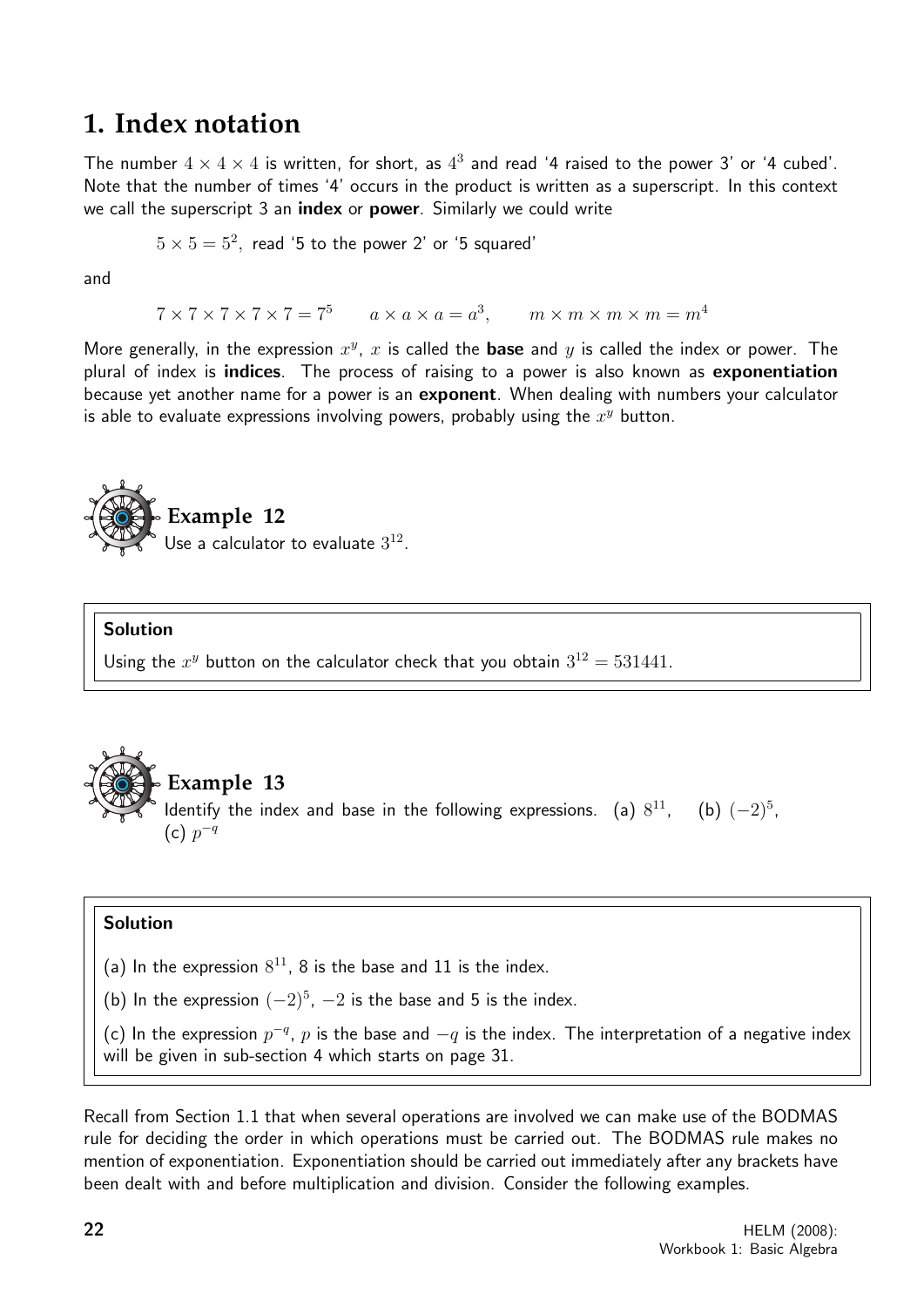

There are two operations involved here, exponentiation and multiplication. The exponentiation should be carried out before the multiplication. So  $7 \times 3^2 = 7 \times 9 = 63.$ 



### Solution

(a) In the expression  $3m^4$  the exponentiation is carried out before the multiplication by 3. So

 $3m^4$  means  $3 \times (m \times m \times m \times m)$  that is  $3 \times m \times m \times m \times m$ 

(b) Here the bracketed expression is raised to the power 4 and so should be multiplied by itself four times:

 $(3m)^4 = (3m) \times (3m) \times (3m) \times (3m)$ 

Because of the associativity of multiplication we can write this as

 $3 \times 3 \times 3 \times 3 \times m \times m \times m \times m$ or simply  $81m^4$ .

Note the important distinction between  $(3m)^4$  and  $3m^4$ .

### **Exercises**

- 1. Evaluate, without using a calculator, (a)  $3^3$ , (b)  $3^5$ , (c)  $2^5$ . (d)  $0.2^2$ , (e)  $15^2$ .
- 2. Evaluate using a calculator (a)  $7^3$ , (b)  $(14)^{3.2}$ .
- 3. Write each of the following using index notation:

(a)  $7 \times 7 \times 7 \times 7$ , (b)  $t \times t \times t$ , (c)  $\frac{1}{2} \times \frac{1}{2} \times \frac{1}{7} \times \frac{1}{7}$  $\frac{1}{7}$ .

4. Evaluate without using a calculator. Leave any fractions in fractional form.

(a)  $\left(\frac{2}{3}\right)$  $\left(\frac{2}{3}\right)^2$ , (b)  $\left(\frac{2}{5}\right)$  $\left(\frac{2}{5}\right)^3$ , (c)  $\left(\frac{1}{2}\right)$  $(\frac{1}{2})^2$ , (d)  $(\frac{1}{2})$  $\frac{1}{2}$ )<sup>3</sup>, (e) 0.1<sup>3</sup>.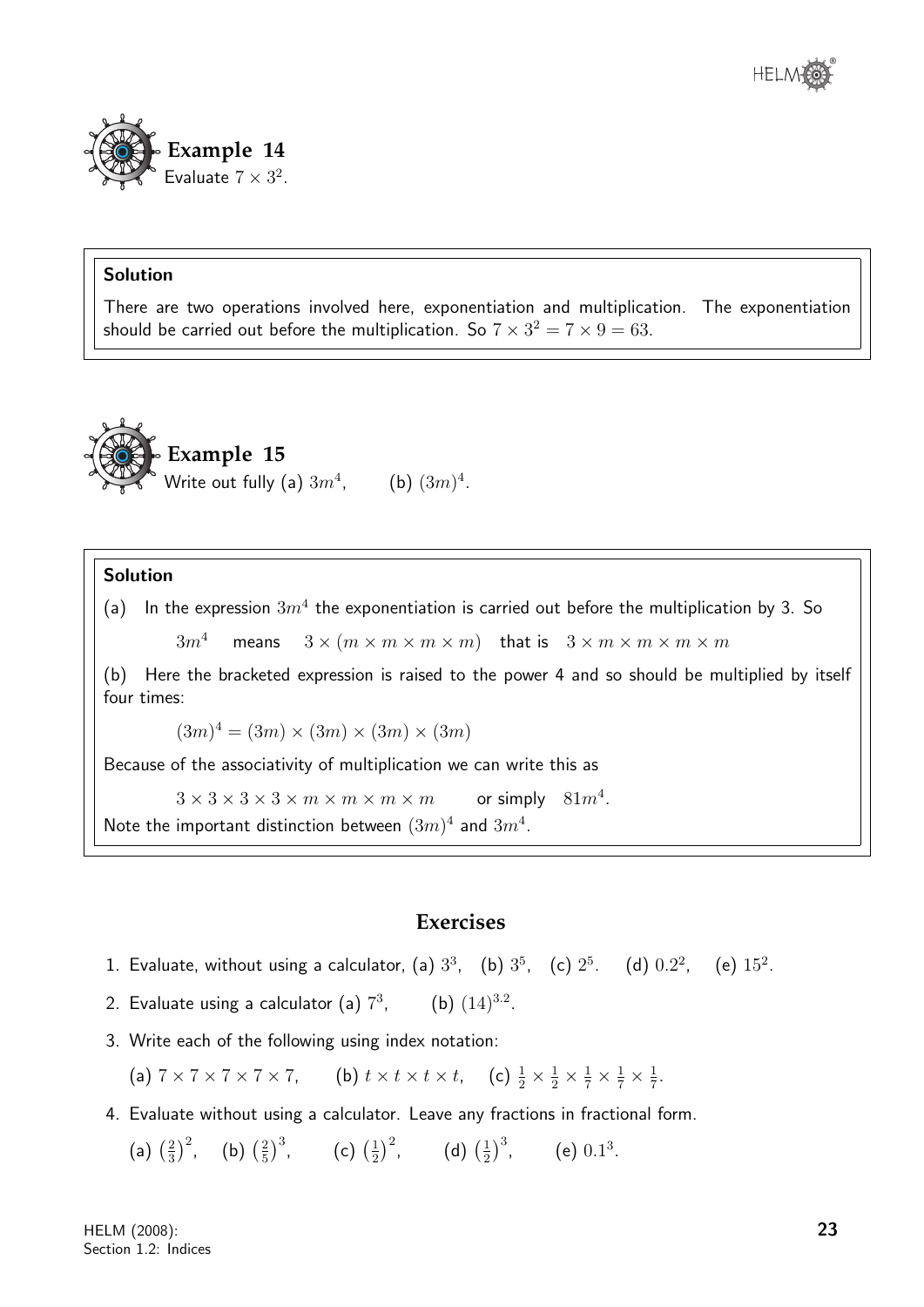Answers 1. (a) 27, (b) 243, (c) 32, (d) 0.04, (e) 225 2. (a) 343, (b) 4651.7 (1 d.p.). 3. (a)  $7^5$ , (b)  $t^4$ , (c)  $(\frac{1}{2})$  $(\frac{1}{2})^2(\frac{1}{7})$  $(\frac{1}{7})^3$ 4. (a)  $\frac{4}{9}$ 9 , (b)  $\frac{8}{18}$ 125 , (c)  $\frac{1}{4}$ 4 , (d)  $\frac{1}{2}$ 8 (e)  $0.1^3$  means  $(0.1) \times (0.1) \times (0.1) = 0.001$ 

## **2. Laws of indices**

There is a set of rules which enable us to manipulate expressions involving indices. These rules are known as the laws of indices, and they occur so commonly that it is worthwhile to memorise them.

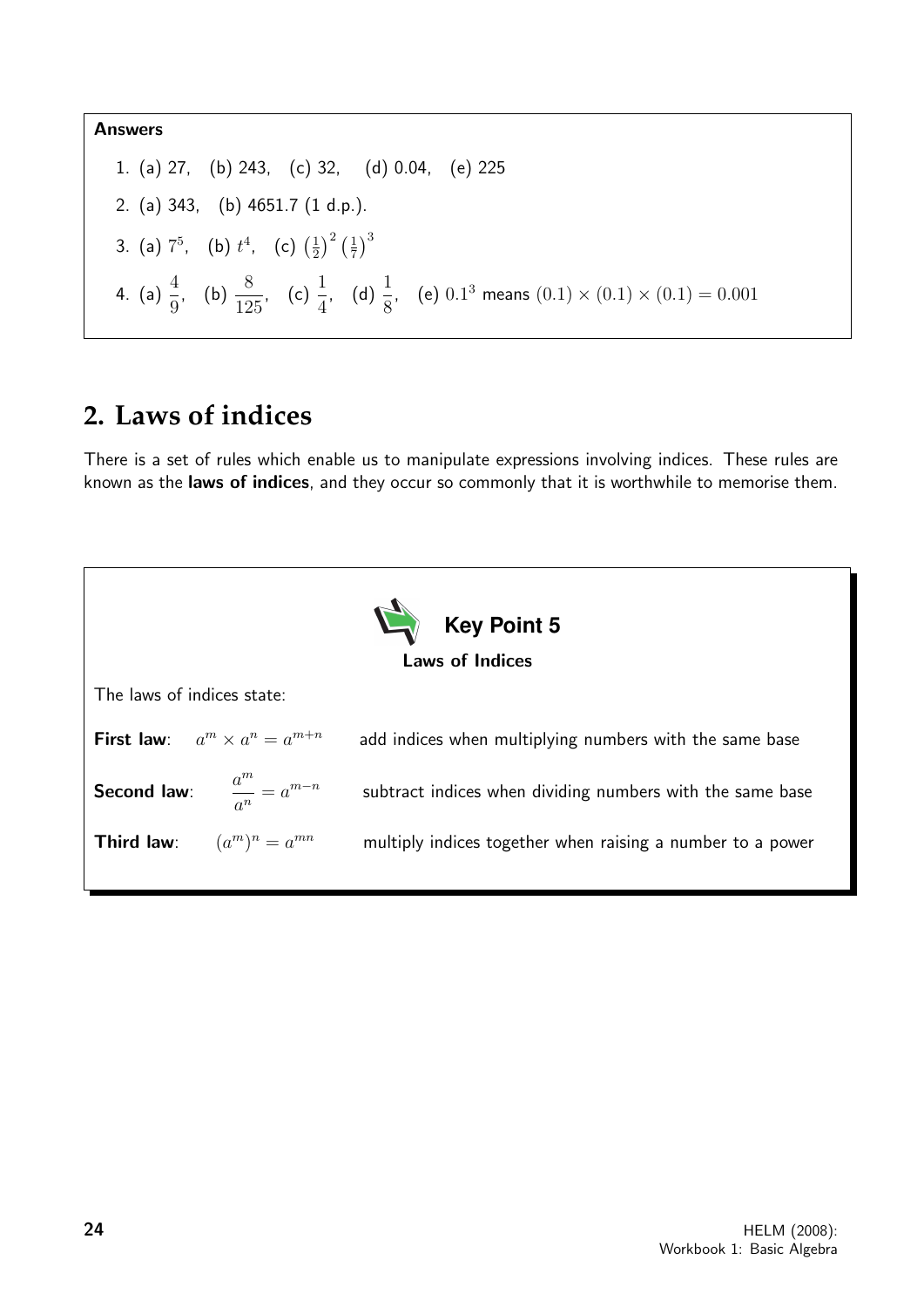

In each case we are required to multiply expressions involving indices. The bases are the same and we use the first law of indices.

- (a) The indices must be added, thus  $a^5 \times a^4 = a^{5+4} = a^9$ .
- (b) Because of the associativity of multiplication we can write

$$
2x^5(x^3) = 2(x^5x^3) = 2x^{5+3} = 2x^8
$$

The first law of indices (Key Point 5) extends in an obvious way when more terms are involved:



## Solution

The indices are added. Thus  $b^5 \times b^4 \times b^7 = b^{5+4+7} = b^{16}$ .

$$
\left(\begin{matrix}\n\text{Task} \\
\text{Simplify } y^4y^2y^3.\n\end{matrix}\right)
$$

## Your solution

 $y^4y^2y^3 =$ 

## Answer

All quantities have the same base. To multiply the quantities together, the indices are added:  $y^9$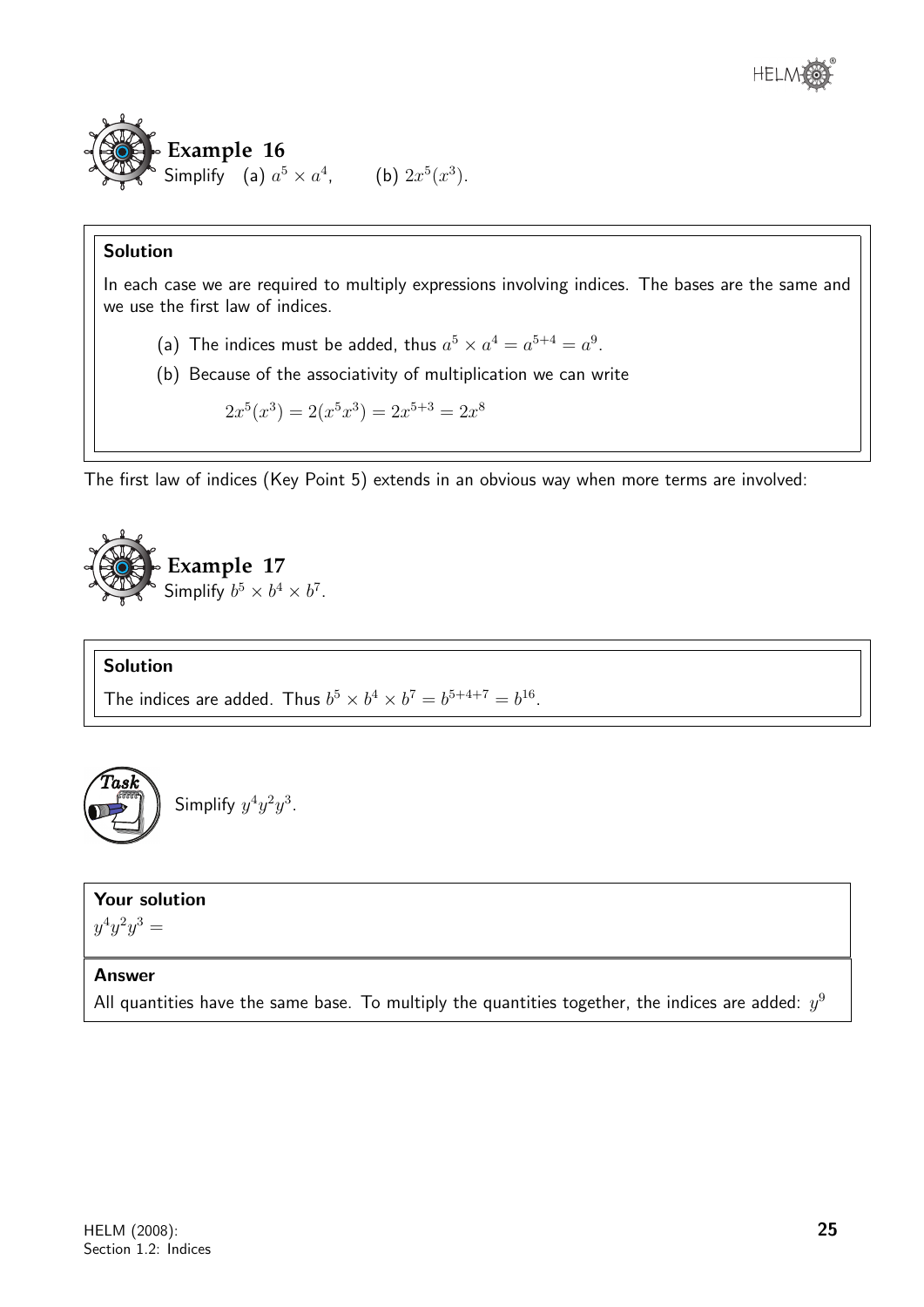

In each case we are required to divide expressions involving indices. The bases are the same and we use the second law of indices (Key Point 5).

- (a) The indices must be subtracted, thus  $\frac{8^4}{8^2}$  $\frac{6}{8^2} = 8^{4-2} = 8^2 = 64.$
- (b) Again the indices are subtracted, and so  $x^{18} \div x^7 = x^{18-7} = x^{11}$ .



| <b>Your solution</b><br>5 <sup>9</sup><br>$-7$<br>$\ddot{\Omega}$ |  |
|-------------------------------------------------------------------|--|
| <b>Answer</b>                                                     |  |

The bases are the same, and the division is carried out by subtracting the indices:  $5^{9-7} = 5^2 = 25$ 



| Your solution<br>$\frac{y^5}{y^2} =$ |  |
|--------------------------------------|--|
| <b>Answer</b>                        |  |
| $y^{5-2} = y^3$                      |  |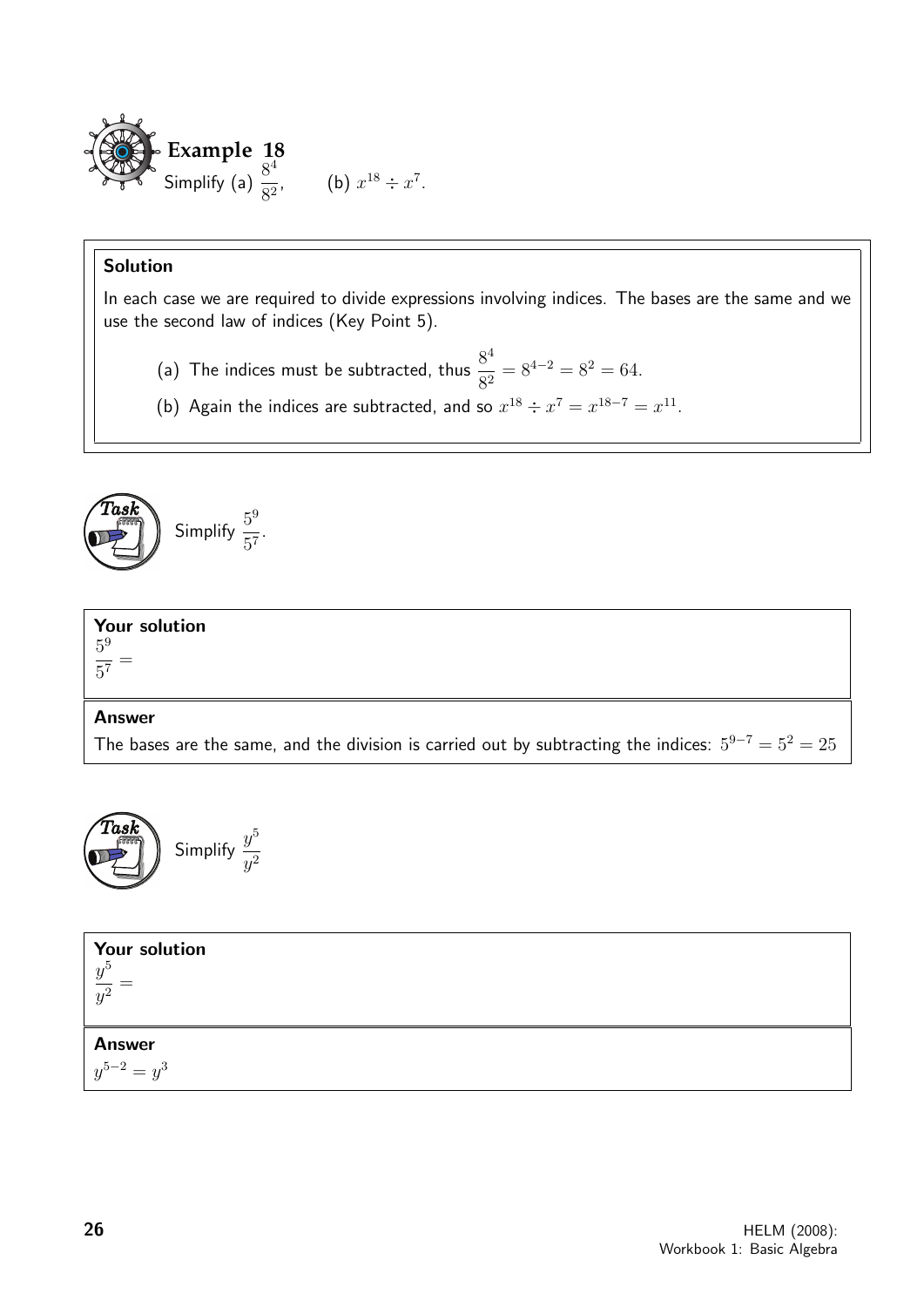



We use the third law of indices (Key Point 5).

(a)  $(8^2)^3 = 8^{2 \times 3} = 8^6$ 

(b)  $(z^3)^4 = z^{3 \times 4} = z^{12}$ .



## Your solution

 $(x^2)^5 =$ 

## Answer  $x^{2\times 5} = x^{10}$

Task Simplify  $(e^x)^y$ 

## Your solution

 $(e^x)^y =$ 

## Answer

Again, using the third law of indices, the two powers are multiplied:  $e^{x \times y} = e^{xy}$ 

Two important results which can be derived from the laws of indices state:



Any non-zero number raised to the power 0 has the value 1, that is  $a^0=1$ 

Any number raised to power 1 is itself, that is  $a^1=a$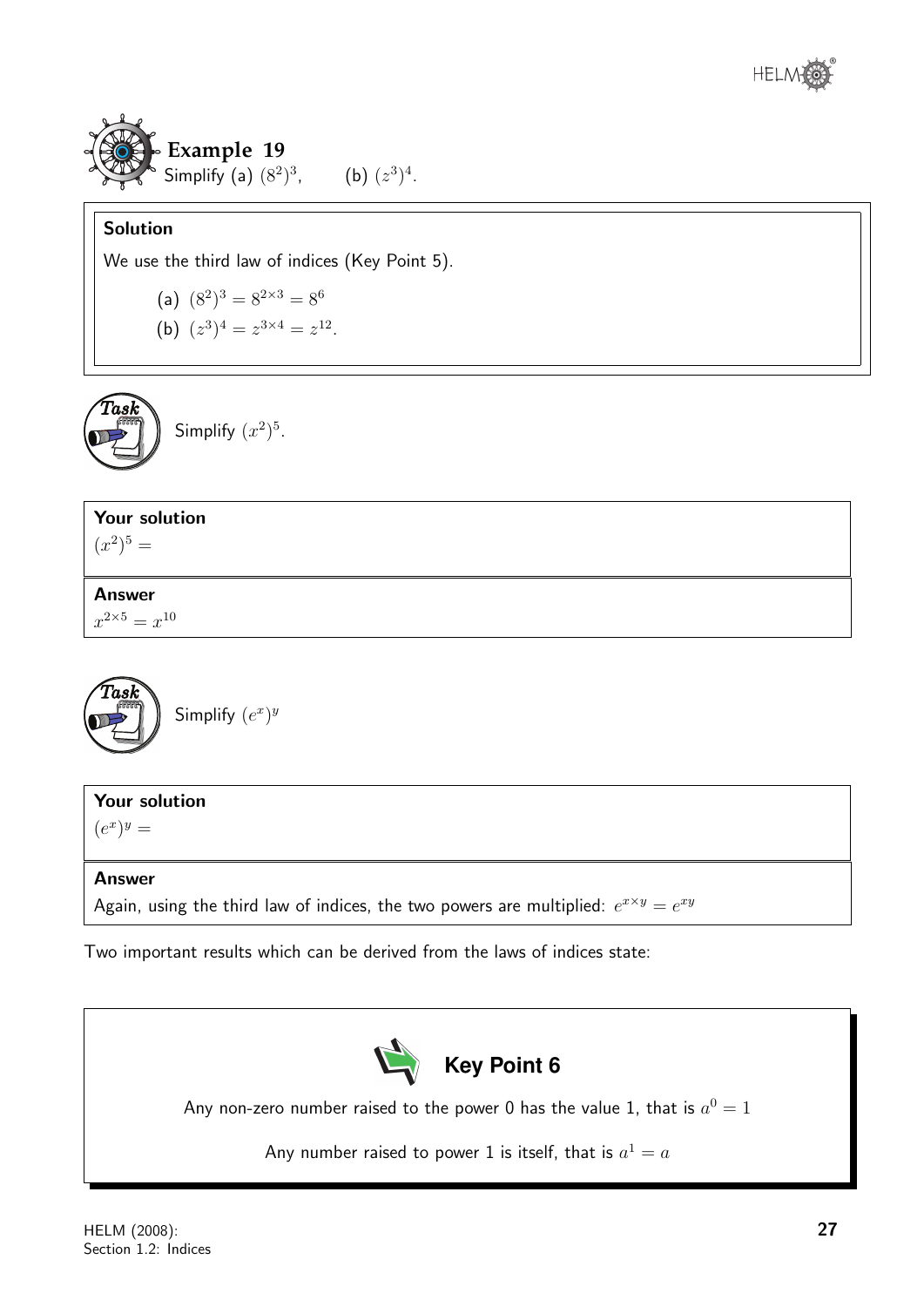A generalisation of the third law of indices states:





#### Solution

(a) Noting that  $3 = 3^1$  and  $x = x^1$  then  $(3x)^2 = (3^1x^1)^2 = 3^2x^2 = 9x^2$ 

or, alternatively  $(3x)^2 = (3x) \times (3x) = 9x^2$ 

(b)  $(x^3y^7)^4 = x^{3 \times 4}y^{7 \times 4} = x^{12}y^{28}$ 

## **Exercises**

- 1. Show that  $(-xy)^2$  is equivalent to  $x^2y^2$  whereas  $(-xy)^3$  is equivalent to  $-x^3y^3$ .
- 2. Write each of the following expressions with a single index:

(a) 
$$
6^7 6^9
$$
, (b)  $\frac{6^7}{6^{19}}$ , (c)  $(x^4)^3$ 

3. Remove the brackets from (a)  $(8a)^2$ , (b)  $(7ab)^3$ , (c)  $7(ab)^3$ , (d)  $(6xy)^4$ ,

4. Simplify (a)  $15x^2(x^3)$ , (b)  $3x^2(5x)$ , (c)  $18x^{-1}(3x^4)$ .

5. Simplify (a)  $5x(x^3)$ , (b)  $4x^2(x^3)$ , (c)  $3x^7(x^4)$ , (d)  $2x^8(x^{11})$ , (e)  $5x^2(3x^9)$ 

\n- 2. (a) 
$$
6^{16}
$$
, (b)  $6^{-12}$ , (c)  $x^{12}$
\n- 3. (a)  $64a^2$ , (b)  $343a^3b^3$ , (c)  $7a^3b^3$ , (d)  $1296x^4y^4$
\n- 4. (a)  $15x^5$ , (b)  $15x^3$ , (c)  $54x^3$
\n- 5. (a)  $5x^4$ , (b)  $4x^5$ , (c)  $3x^{11}$ , (d)  $2x^{19}$ , (e)  $15x^{11}$
\n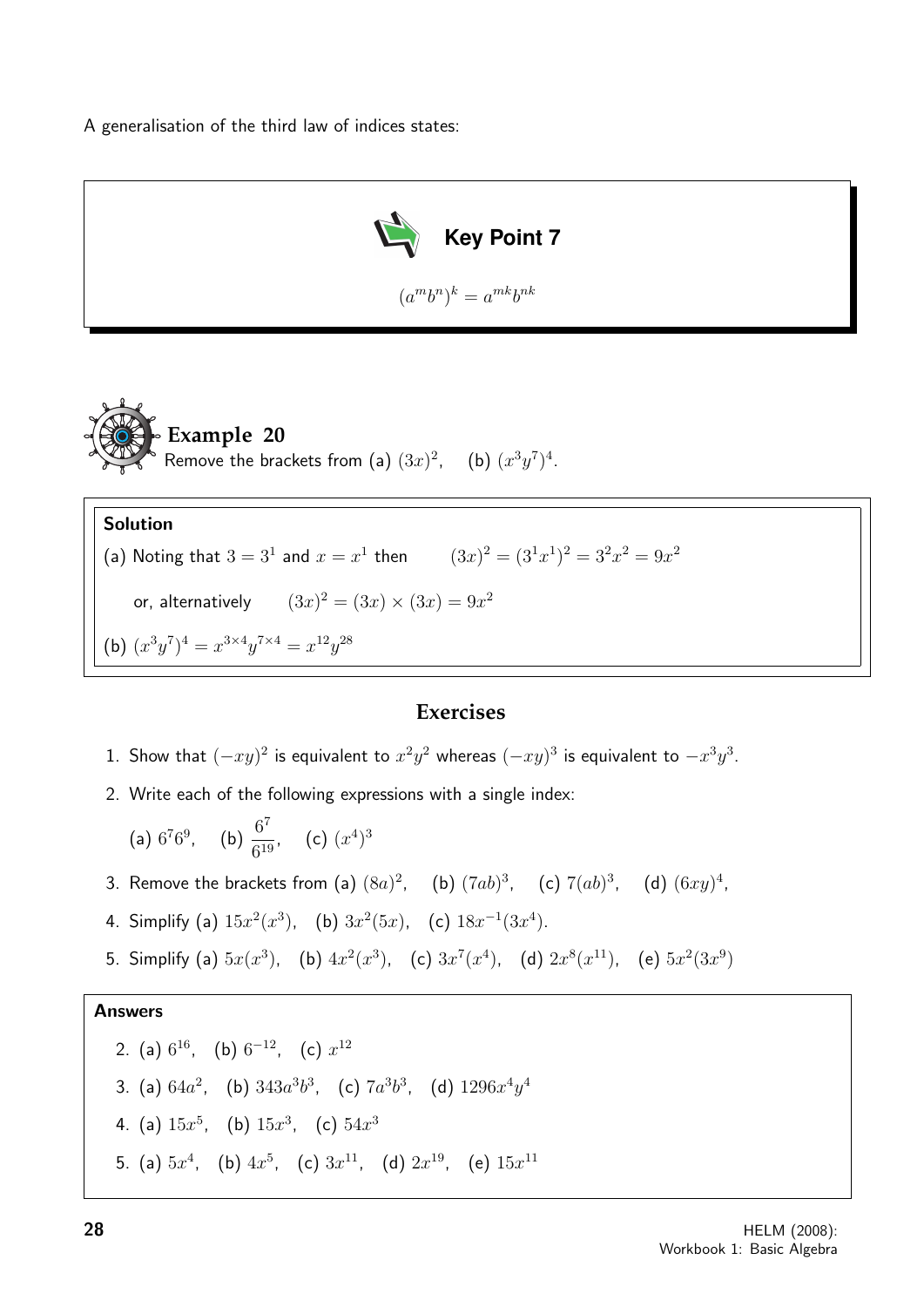

## **3. Polynomial expressions**

An important group of mathematical expressions which use indices are known as polynomials. Examples of polynomials are

 $4x^3 + 2x^2 + 3x - 7$ ,  $x^2 + x$ ,  $17 - 2t + 7t^4$ ,  $z - z^3$ 

Notice that they are all constructed using non-negative whole number powers of the variable. Recall that  $x^0=1$  and so the number  $-7$  appearing in the first expression can be thought of as  $-7x^0$ . Similarly the 17 appearing in the third expression can be read as  $17t^0$ .





Which of the following expressions are polynomials? Give the degree of those which are.

(a) 
$$
3x^2 + 4x + 2
$$
, (b)  $\frac{1}{x+1}$ , (c)  $\sqrt{x}$ , (d)  $2t + 4$ ,  
(e)  $3x^2 + \frac{4}{x} + 2$ .

Recall that a polynomial expression must contain only terms involving non-negative whole number powers of the variable.

Give your answers by ringing the correct word (yes/no) and stating the degree if it is a polynomial.

HELM (2008): Section 1.2: Indices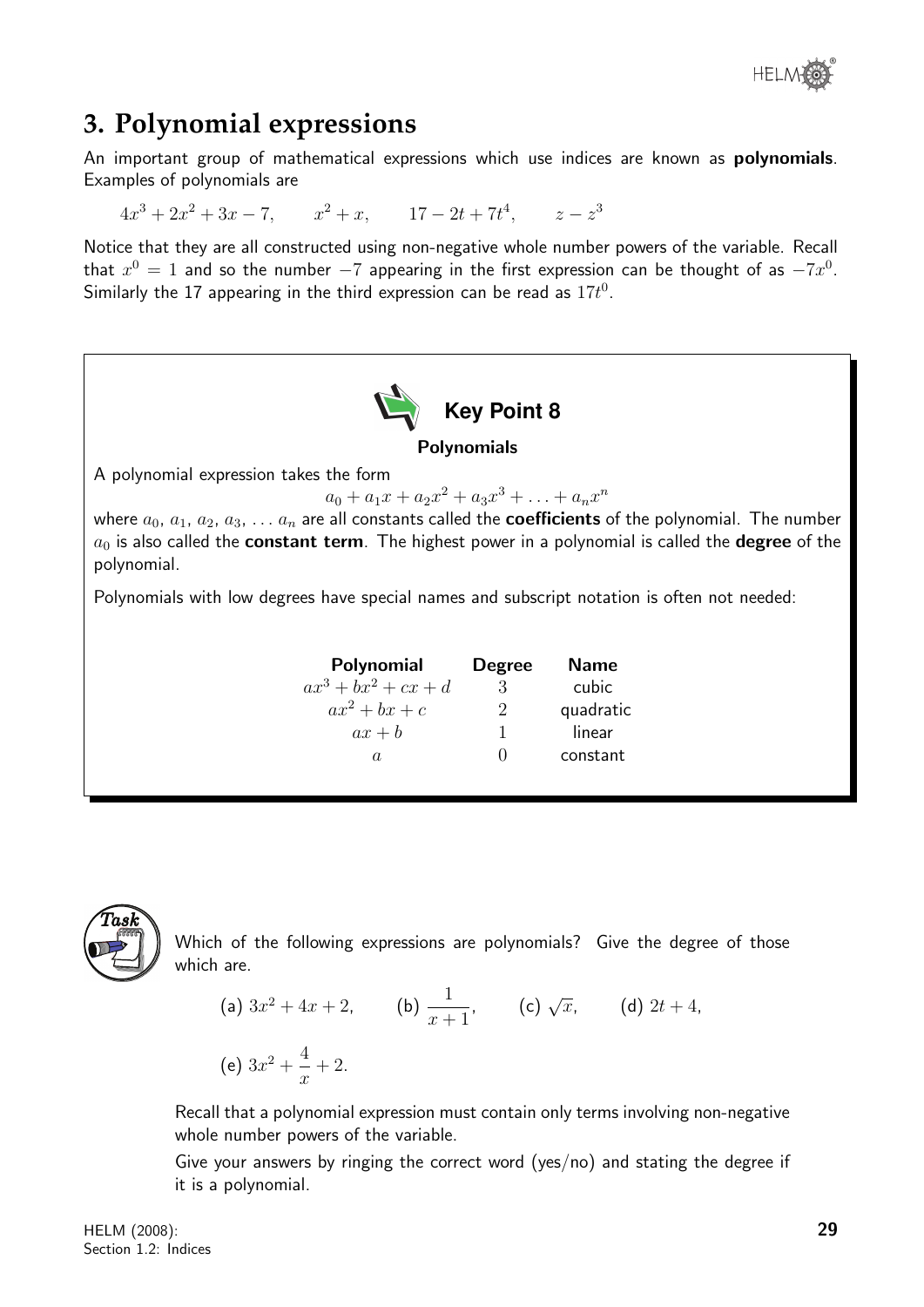| Your solution                                                                        |            |    |        |  |
|--------------------------------------------------------------------------------------|------------|----|--------|--|
|                                                                                      | polynomial |    | degree |  |
| (a) $3x^2 + 4x + 2$                                                                  | yes        | no |        |  |
| (b) $\frac{1}{x+1}$                                                                  | yes        | no |        |  |
| (c) $\sqrt{x}$                                                                       | yes        | no |        |  |
| (d) $2t + 4$                                                                         | yes        | no |        |  |
| (e) $3x^2 + \frac{4}{x} + 2$                                                         | yes        | no |        |  |
| <b>Answer</b><br>(a) yes: polynomial of degree 2, called quadratic $(b)$ no $(c)$ no |            |    |        |  |
| (d) yes: polynomial of degree 1, called linear (e) no                                |            |    |        |  |

## **Exercises**

- 1. State which of the following are linear polynomials, which are quadratic polynomials, and which are constants.
	- (a) x, (b)  $x^2 + x + 3$ , (c)  $x^2 1$ , (d)  $3 x$ , (e)  $7x 2$ , (f)  $\frac{1}{2}$ , (g)  $\frac{1}{2}x + \frac{3}{4}$  $\frac{3}{4}$ , (h)  $3-\frac{1}{2}$  $\frac{1}{2}x^2$ .
- 2. State which of the following are polynomials.

(a) 
$$
-\alpha^2 - \alpha - 1
$$
, (b)  $x^{1/2} - 7x^2$ , (c)  $\frac{1}{x}$ , (d) 19.

3. Which of the following are polynomials ?

(a) 
$$
4t + 17
$$
, (b)  $\frac{1}{2} - \frac{1}{2}t$ , (c) 15, (d)  $t^2 - 3t + 7$ , (e)  $\frac{1}{t^2} + \frac{1}{t} + 7$ 

4. State the degree of each of the following polynomials. For those of low degree, give their name.

(a) 
$$
2t^3 + 7t^2
$$
, (b)  $7t^7 + 14t^3 - 2t^2$ , (c)  $7x + 2$ ,  
(d)  $x^2 + 3x + 2$ , (e)  $2 - 3x - x^2$ , (f) 42

- 1. (a), (d), (e) and  $(g)$  are linear. (b), (c) and (h) are quadratic. (f) is a constant.
- 2. (a) is a polynomial, (d) is a polynomial of degree 0. (b) and (c) are not polynomials.
- 3. (a) (b) (c) and (d) are polynomials.
- 4. (a) 3, cubic, (b) 7, (c) 1, linear, (d) 2, quadratic, (e) 2, quadratic, (f) 0, constant.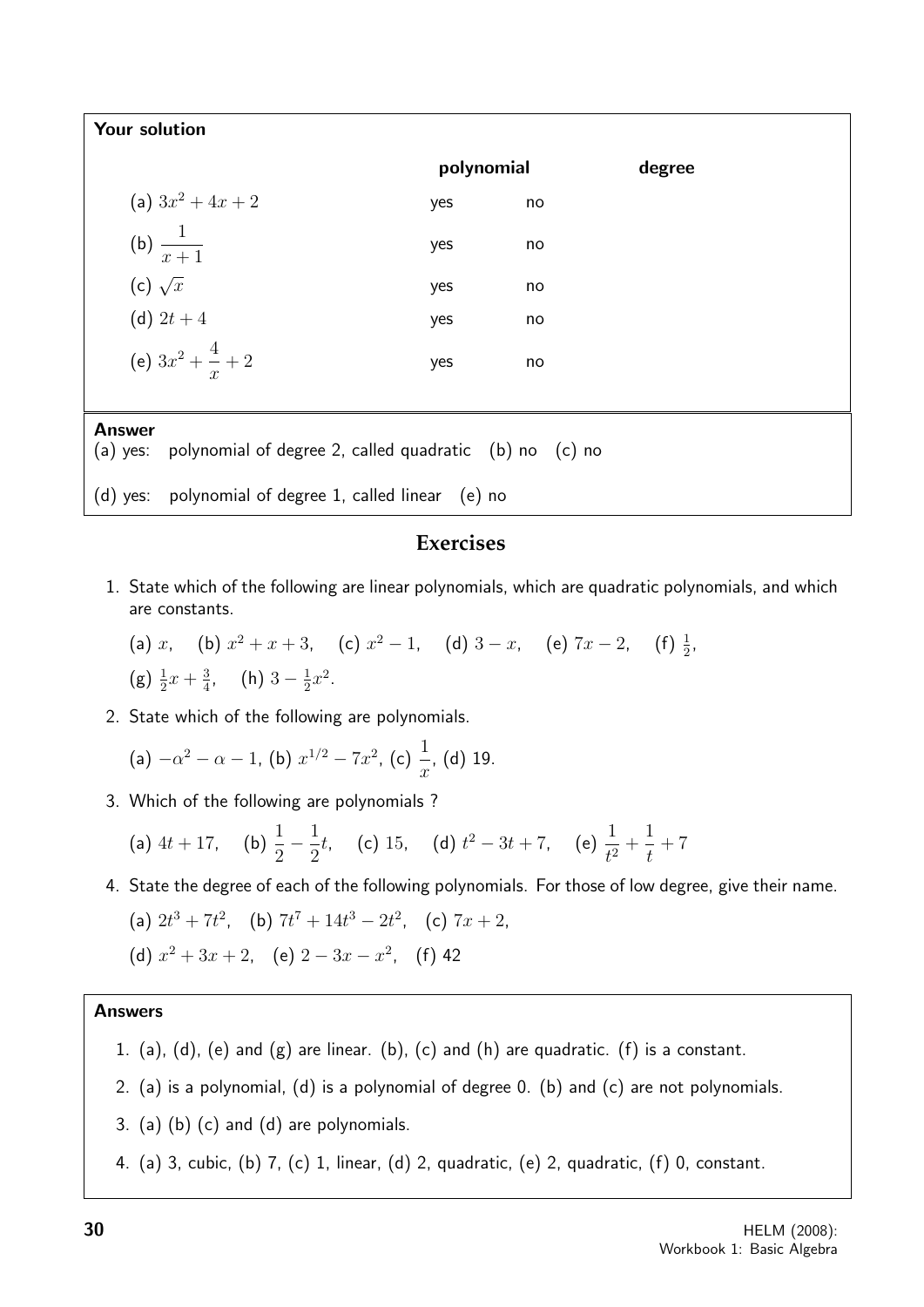## **4. Negative indices**

Sometimes a number is raised to a negative power. This is interpreted as follows:



Thus a negative index can be used to indicate a reciprocal.



## **Example 21**

Write each of the following expressions using a positive index and simplify if possible.

(a)  $2^{-3}$ , (b)  $\frac{1}{4}$  $\frac{1}{4^{-3}}$ , (c)  $x^{-1}$ , (d)  $x^{-2}$ , (e)  $10^{-1}$ 

Solution  
\n(a) 
$$
2^{-3} = \frac{1}{2^3} = \frac{1}{8}
$$
, \n(b)  $\frac{1}{4^{-3}} = 4^3 = 64$ , \n(c)  $x^{-1} = \frac{1}{x^1} = \frac{1}{x}$ , \n(d)  $x^{-2} = \frac{1}{x^2}$ , \n(e)  $10^{-1} = \frac{1}{10^1} = \frac{1}{10}$  or 0.1.

**Task**  
\nWrite each of the following using a positive index.  
\n(a) 
$$
\frac{1}{t^{-4}}
$$
, (b)  $17^{-3}$ , (c)  $y^{-1}$ , (d)  $10^{-2}$ 



Use Key Point 9.

(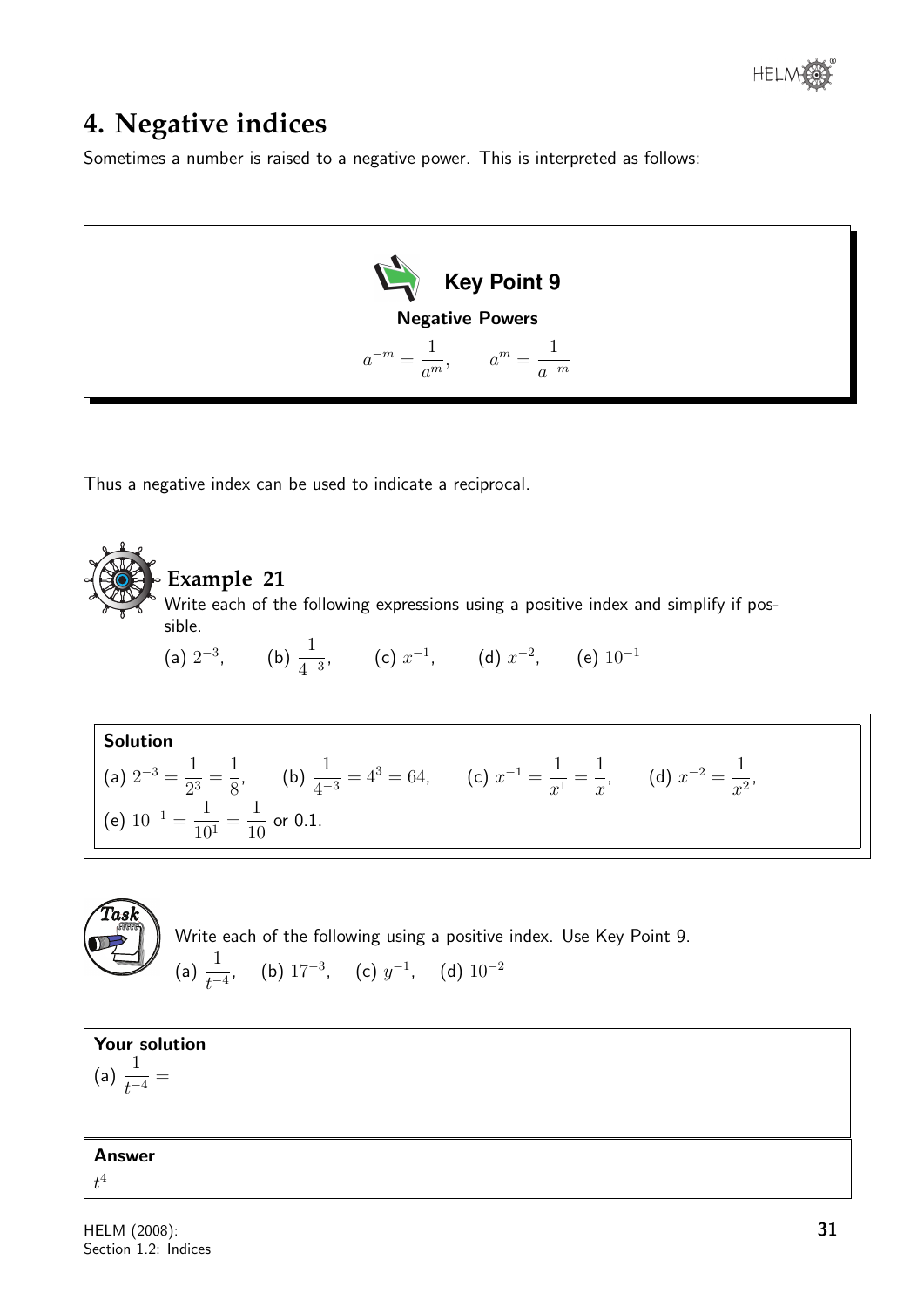| Your solution<br>(b) $17^{-3} =$                                   |
|--------------------------------------------------------------------|
| <b>Answer</b><br>$\mathbf{1}$<br>$\overline{17^3}$                 |
| Your solution<br>(c) $y^{-1} =$                                    |
| <b>Answer</b><br>1<br>$\overline{\phantom{0}}$<br>$\boldsymbol{y}$ |
| Your solution<br>(d) $10^{-2}$ =                                   |

Answer 1 10<sup>2</sup> which equals  $\frac{1}{10}$ 100 or 0.01

$$
\begin{pmatrix}\n\text{Task} \\
\text{Simplify } \frac{a^8 \times a^7}{a^4}\n\end{pmatrix}
$$

Use the first law of indices to simplify the numerator:

Your solution  $a^8 \times a^7$  $\frac{1}{a^4} =$ Answer  $a^{15}$  $a^4$ Now use the second law to simplify the result:

## Your solution Answer  $a^{11}$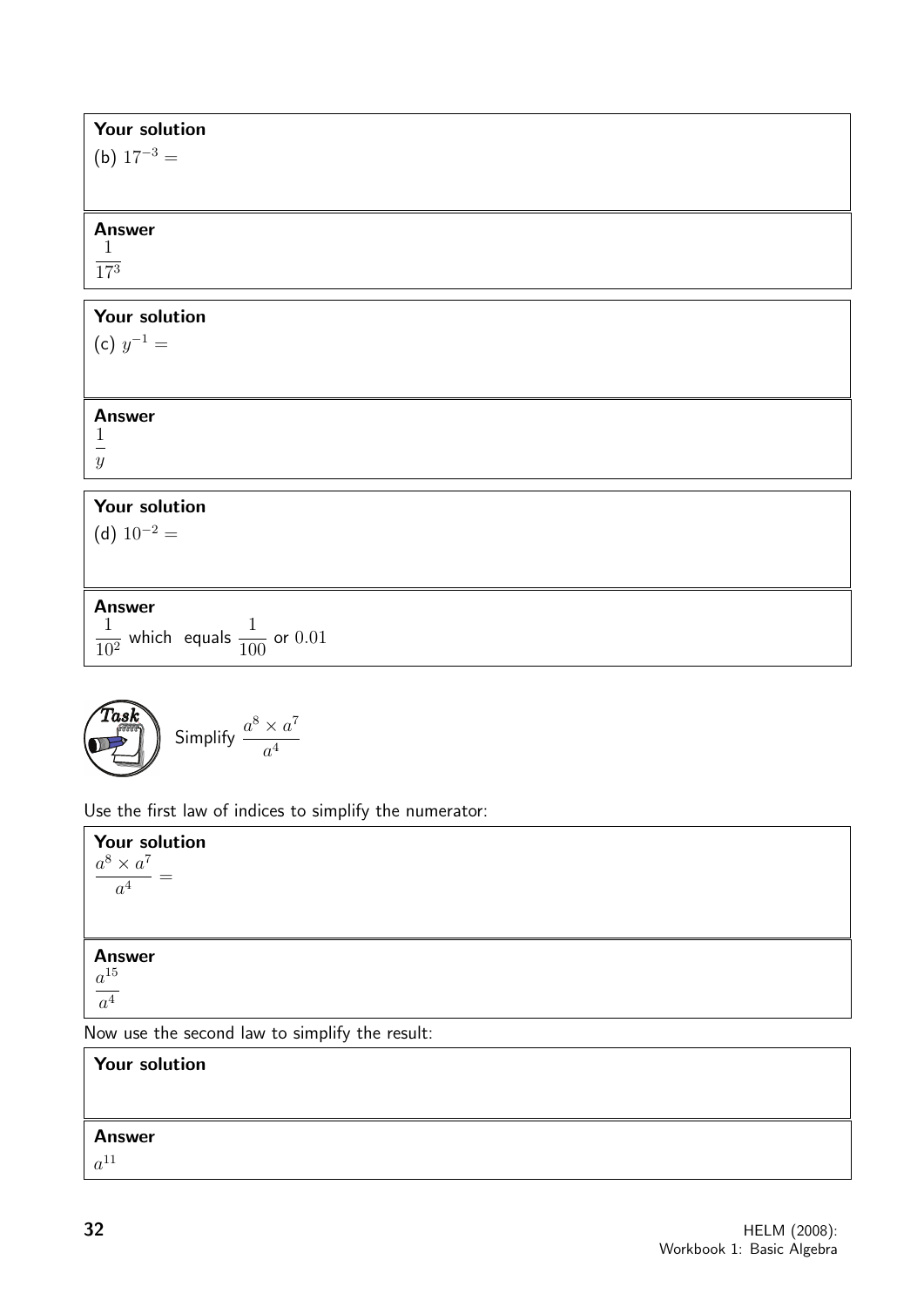



First simplify the numerator using the first law of indices:

## Your solution  $\frac{m^9 \times m^{-2}}{2}$  $\frac{m-3}{m-3}$ = Answer  $m<sup>7</sup>$  $\overline{m^{-3}}$

Then use the second law to simplify the result:

### Your solution

Answer

 $m^{7-(-3)} = m^{10}$ 

## **Exercises**

1. Write the following numbers using a positive index and also express your answers as decimal fractions:

(a)  $10^{-1}$ , (b)  $10^{-3}$ , (c)  $10^{-4}$ 

2. Simplify as much as possible:

(a) 
$$
x^3 x^{-2}
$$
, (b)  $\frac{t^4}{t^{-3}}$ , (c)  $\frac{y^{-2}}{y^{-6}}$ .

1. (a) 
$$
\frac{1}{10} = 0.1
$$
, (b)  $\frac{1}{10^3} = 0.001$ , (c)  $\frac{1}{10^4} = 0.0001$ .  
2. (a)  $x^1 = x$ , (b)  $t^{4+3} = t^7$ , (c)  $y^{-2+6} = y^4$ .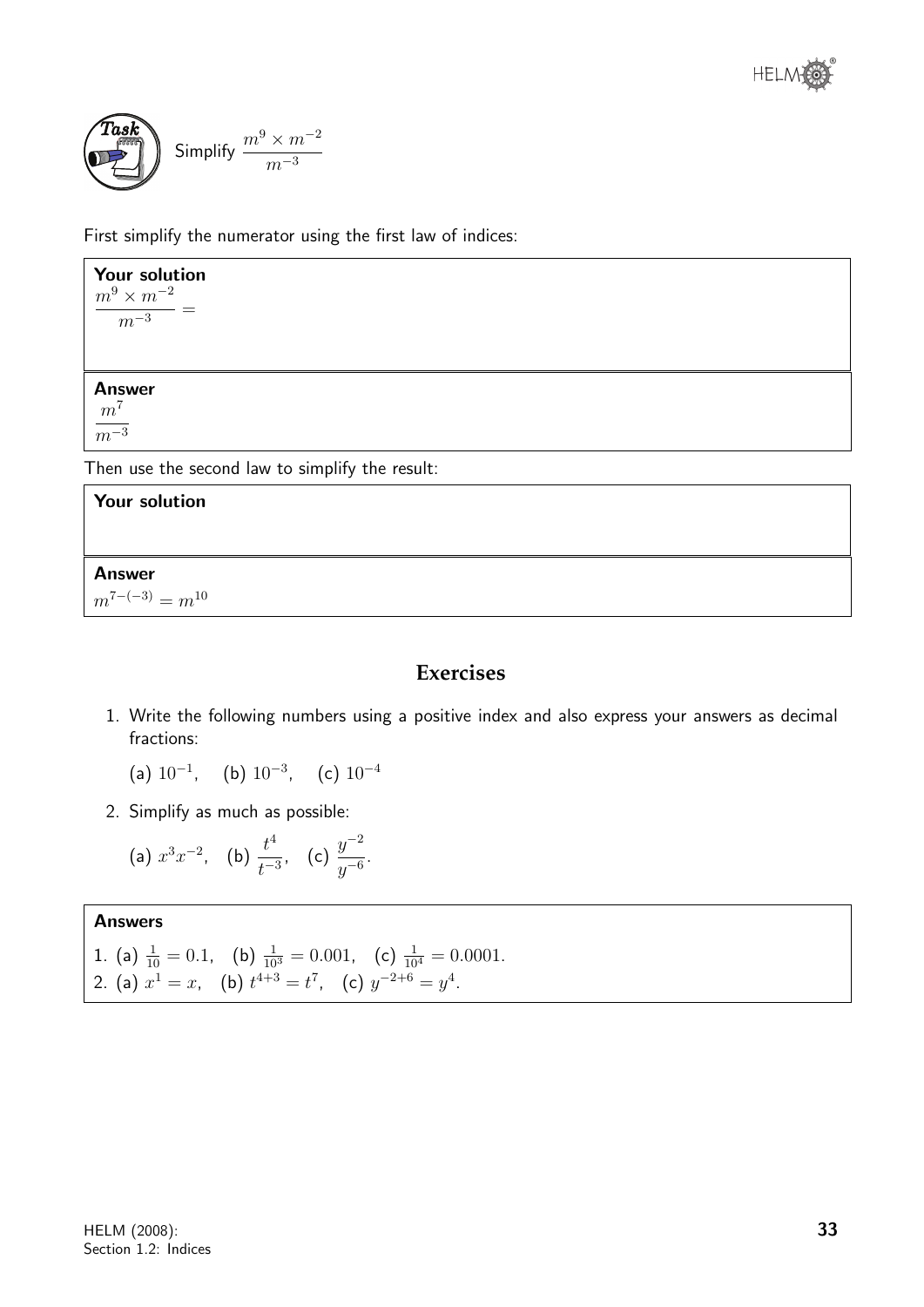## **5. Fractional indices**

So far we have used indices that are whole numbers. We now consider fractional powers. Consider the expression  $(16^{\frac{1}{2}})^2$ . Using the third law of indices,  $(a^m)^n=a^{mn}$ , we can write

 $(16^{\frac{1}{2}})^2 = 16^{\frac{1}{2} \times 2} = 16^1 = 16$ 

So  $16^{\frac{1}{2}}$  is a number which when squared equals 16, that is 4 or  $-4$ . In other words  $16^{\frac{1}{2}}$  is a square root of 16. There are always two square roots of a non-zero positive number, and we write  $\ket{16^{\frac{1}{2}}=\pm 4}$ 



Similarly

$$
(8^{\frac{1}{3}})^3 = 8^{\frac{1}{3} \times 3} = 8^1 = 8
$$

so that  $8^{\frac{1}{3}}$  is a number which when cubed equals 8. Thus  $8^{\frac{1}{3}}$  is the cube root of 8, that is  $\sqrt[3]{8},$ namely 2. Each number has only one cube root, and so

 $8^{\frac{1}{3}} = 2$ 

In general



#### More generally we have

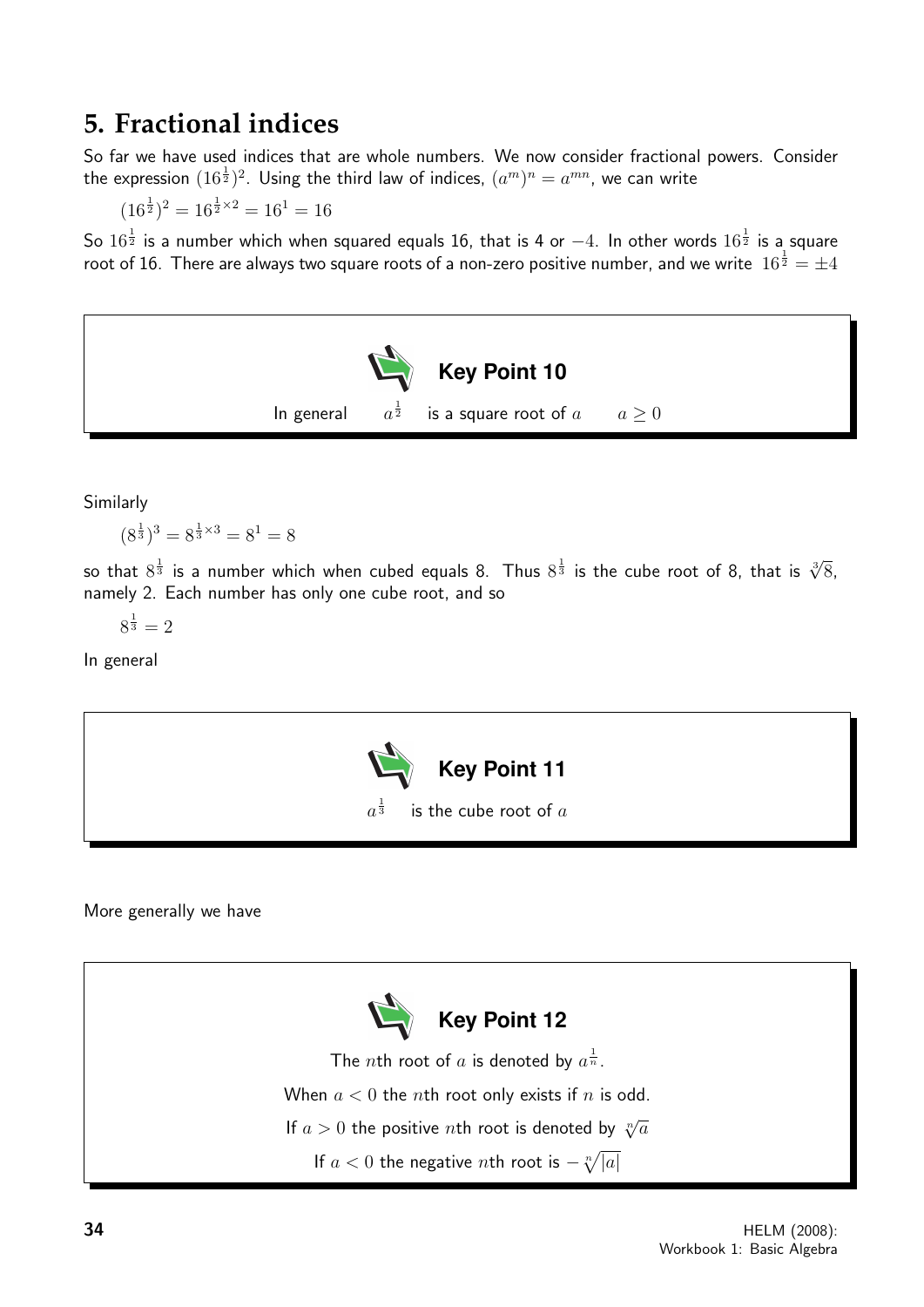

Your calculator will be able to evaluate fractional powers, and roots of numbers. Check that you can obtain the results of the following Examples on your calculator, but be aware that calculators normally give only one root when there may be others.



## Solution

- (a)  $144^{1/2}$  is a square root of 144, that is  $\pm 12$ .
- (b) Noting that  $5^3 = 125$ , we see that  $125^{1/3} = \sqrt[3]{125} = 5$



## Solution

- (a)  $32^{\frac{1}{5}}$  is the 5th root of 32, that is  $\sqrt[5]{32}$ . Now  $2^5 = 32$  and so  $\sqrt[5]{32} = 2$ .
- (b) Using the third law of indices we can write  $32^{2/5} = 32^{2 \times \frac{1}{5}} = (32^{\frac{1}{5}})^2$ . Thus

$$
32^{2/5} = ((32)^{1/5})^2 = 2^2 = 4
$$

(c) Note that 
$$
8^{1/3} = 2
$$
. Then  
 $8^{\frac{2}{3}} = 8^{2 \times \frac{1}{3}} = (8^{1/3})^2 = 2^2 = 4$ 

Note the following alternatives:

$$
8^{2/3} = (8^{1/3})^2 = (8^2)^{1/3}
$$

**Example 24**  
Write the following as a simple power with a single index:  
(a) 
$$
\sqrt{x^5}
$$
, (b)  $\sqrt[4]{x^3}$ .

## Solution

(a)  $\sqrt{x^5} = (x^5)^{\frac{1}{2}}$ . Then using the third law of indices we can write this as  $x^{5 \times \frac{1}{2}} = x^{\frac{5}{2}}$ . (b)  $\sqrt[4]{x^3} = (x^3)^{\frac{1}{4}}$ . Using the third law we can write this as  $x^{3 \times \frac{1}{4}} = x^{\frac{3}{4}}$ .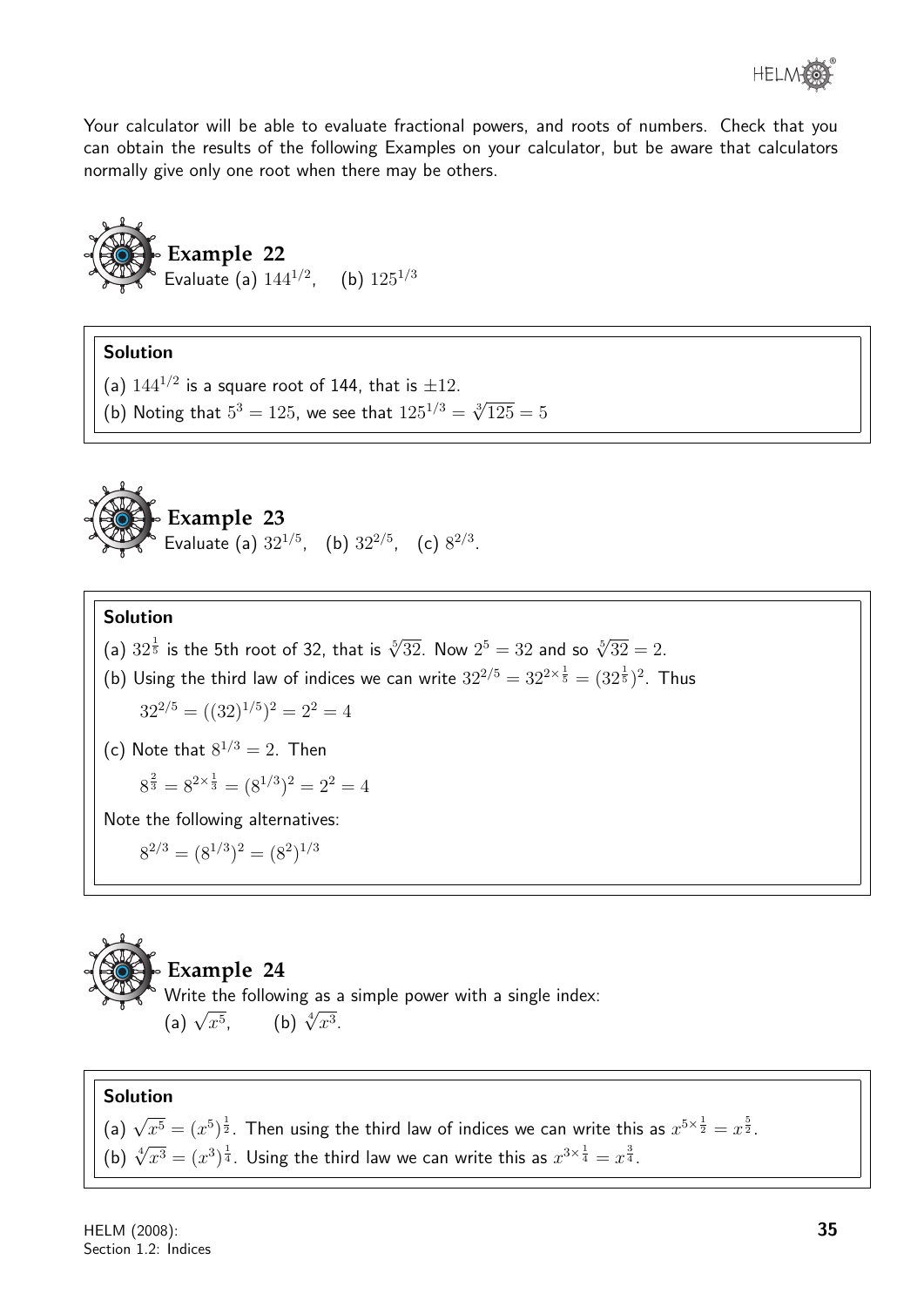

$$
z^{-1/2} = \frac{1}{z^{1/2}} = \frac{1}{\sqrt{z}}
$$

**Task** Simplify 
$$
\frac{\sqrt{z}}{z^3 z^{-1/2}}
$$

First, rewrite  $\sqrt{z}$  using an index and simplify the denominator using the first law of indices:



## Your solution Answer  $z^{\frac{1}{2}-\frac{5}{2}} = z^{-2}$  or  $\frac{1}{z}$  $z^2$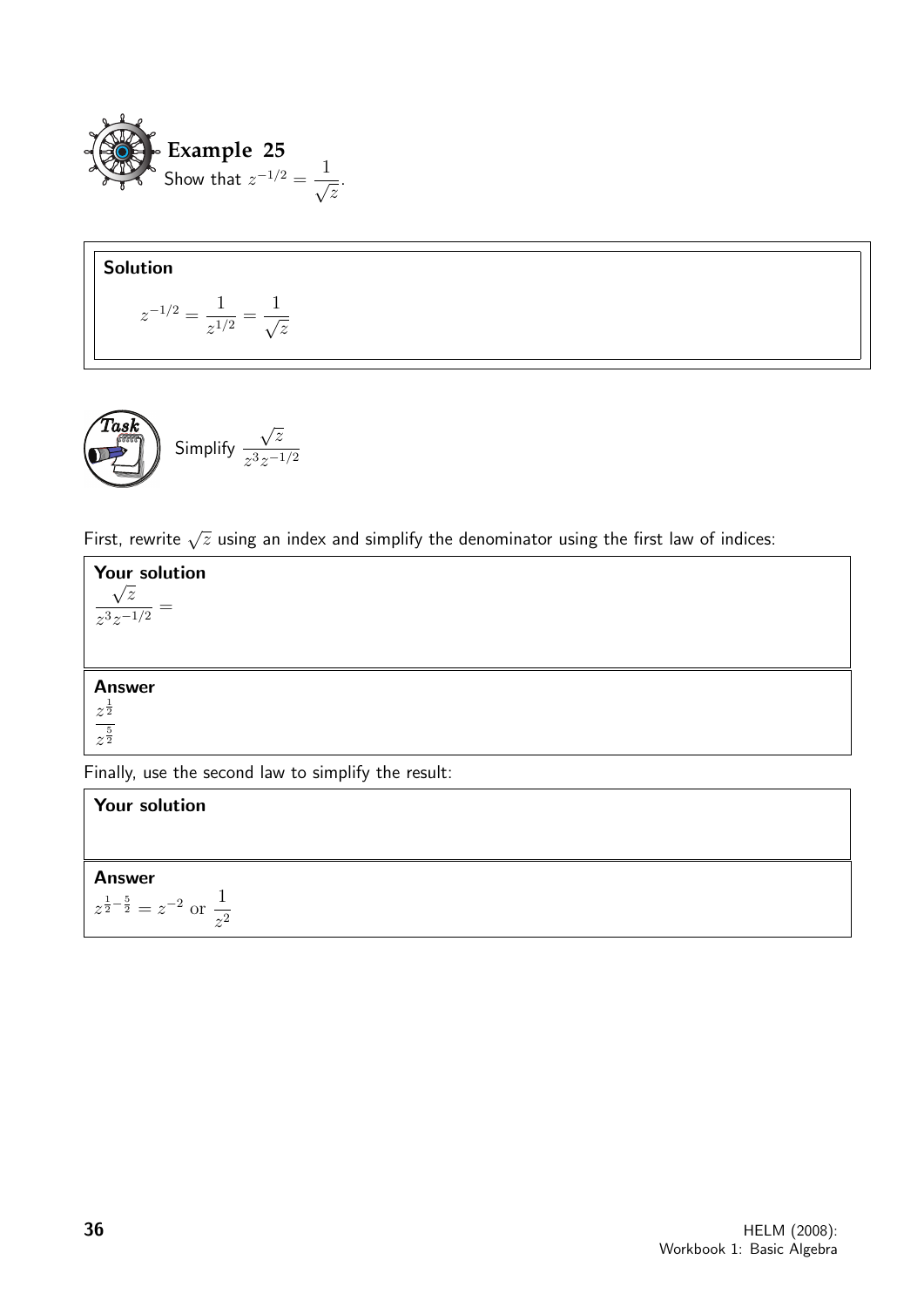

#### **Example 26** The generalisation of the third law of indices states that  $(a^m b^n)^k = a^{mk} b^{nk}$ . By taking  $m=1,~n=1$  and  $k=$ 1 2 show that  $\sqrt{ab} =$ √ a √ b.

## Solution

Taking  $m = 1$ ,  $n = 1$  and  $k =$ 1 2 gives  $(ab)^{1/2} = a^{1/2}b^{1/2}$ .

Taking the case when all these roots are positive, we have  $\sqrt{ab} =$ √ a √ b.



This result often allows answers to be written in alternative forms. For example, we may write  $\sqrt{48}$ This result often allows answer<br>as  $\sqrt{3 \times 16} = \sqrt{3} \sqrt{16} = 4 \sqrt{3}$ .

Although this rule works for multiplication we should be aware that it does not work for addition or subtraction so that

$$
\sqrt{a \pm b} \neq \sqrt{a} \pm \sqrt{b}
$$

## **Exercises**

- 1. Evaluate using a calculator (a)  $3^{1/2}$ , (b)  $15^{-\frac{1}{3}}$ , (c)  $85^3$ , (d)  $81^{1/4}$
- 2. Evaluate using a calculator  $\quad$  (a)  $15^{-5}$ ,  $\quad$  (b)  $15^{-2/7}$
- 3. Simplify (a)  $\frac{a^{11}a^{3/4}}{1/2}$  $rac{a}{a^{-1/2}}$ , (b) √ z  $\frac{\sqrt{z}}{z^{3/2}}$ , (c)  $\frac{z^{-5/2}}{\sqrt{z}}$ √ z , (d)  $\sqrt[3]{a}$  $rac{\sqrt{a}}{\sqrt[2]{a}},$  (e)  $\sqrt[5]{z}$  $\frac{\sqrt{2}}{z^{1/2}}$ .
- 4. Write each of the following expressions with a single index:

(a) 
$$
(x^{-4})^3
$$
, (b)  $x^{1/2}x^{1/4}$ , (c)  $\frac{x^{1/2}}{x^{1/4}}$ 

```
1 (a) 1.7321, (b) 0.4055, (c) 614125, (d) 3
2 (a) 0.000001317 (4 s.f.), (b) 0.4613 (4 s.f.),
3 (a) a^{12.25}, (b) z^{-1}, (c) z^{-3}, (d) a^{-1/6}, (e) z^{-3/10}4 (a) x^{-12}, (b) x^{3/4}, (c) x^{1/4}
```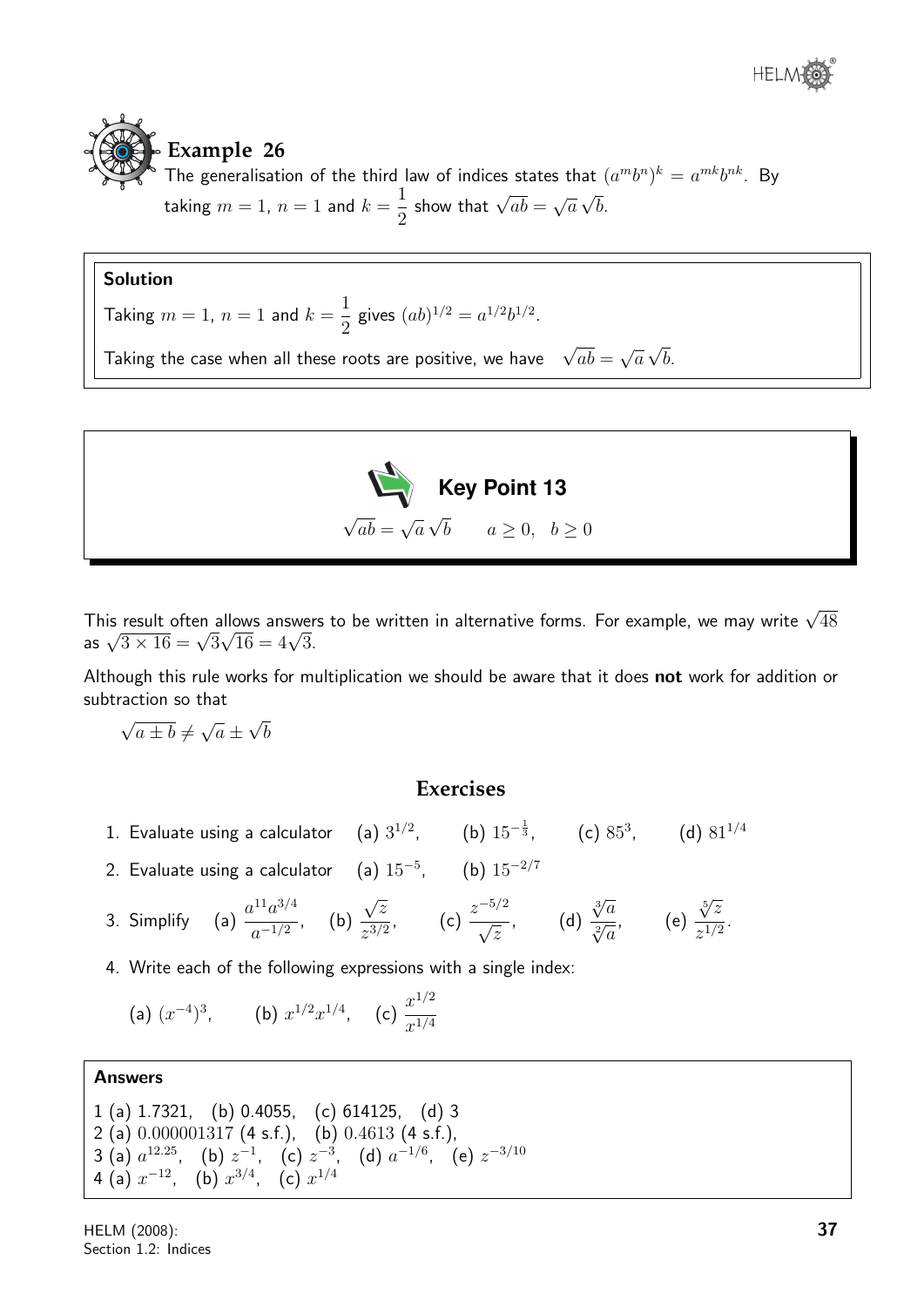## **6. Scientific notation**

It is often necessary to use very large or very small numbers such as 78000000 and 0.00000034. Scientific notation can be used to express such numbers in a more concise form. Each number is written in the form

 $a \times 10^n$ 

where  $a$  is a number between 1 and 10. We can make use of the following facts:

 $10 = 10<sup>1</sup>$ ,  $100 = 10<sup>2</sup>$ ,  $1000 = 10<sup>3</sup>$ and so on

and

 $0.1 = 10^{-1}$ ,  $0.01 = 10^{-2}$ ,  $0.001 = 10^{-3}$  and so on.

For example,

- the number 5000 can be written  $5 \times 1000 = 5 \times 10^3$
- the number 403 can be written  $4.03 \times 100 = 4.03 \times 10^2$
- the number 0.009 can be written  $9 \times 0.001 = 9 \times 10^{-3}$

Furthermore, to multiply a number by  $10^n$  the decimal point is moved n places to the right if n is a positive integer, and n places to the left if  $n$  is a negative integer. (If necessary additional zeros are inserted to make up the required number of digits before the decimal point.)



Write the numbers 0.00678 and 123456.7 in scientific notation.

#### Your solution

Answer

 $0.00678 = 6.78 \times 10^{-3}$  123456.7 = 1.234567 × 10<sup>5</sup>

## **Engineering constants**

Many constants appearing in engineering calculations are expressed in scientific notation. For example the charge on an electron equals  $1.6\times10^{-19}$  coulomb and the speed of light is  $3\times10^8$  m s $^{-1}.$ Avogadro's constant is equal to  $6.023 \times 10^{26}$  and is the number of atoms in one kilomole of an element. Clearly the use of scientific notation avoids writing lengthy strings of zeros.

Your scientific calculator will be able to accept numbers in scientific notation. Often the  $E$  button is used and a number like  $4.2\times10^7$  will be entered as  $4.2E7.$  Note that  $10E4$  means  $10\times10^4$ , that is  $10^5$ . To enter the number  $10^3$  say, you would key in  $1E3$ . Entering powers of 10 incorrectly is a common cause of error. You must check how your particular calculator accepts numbers in scientific notation.